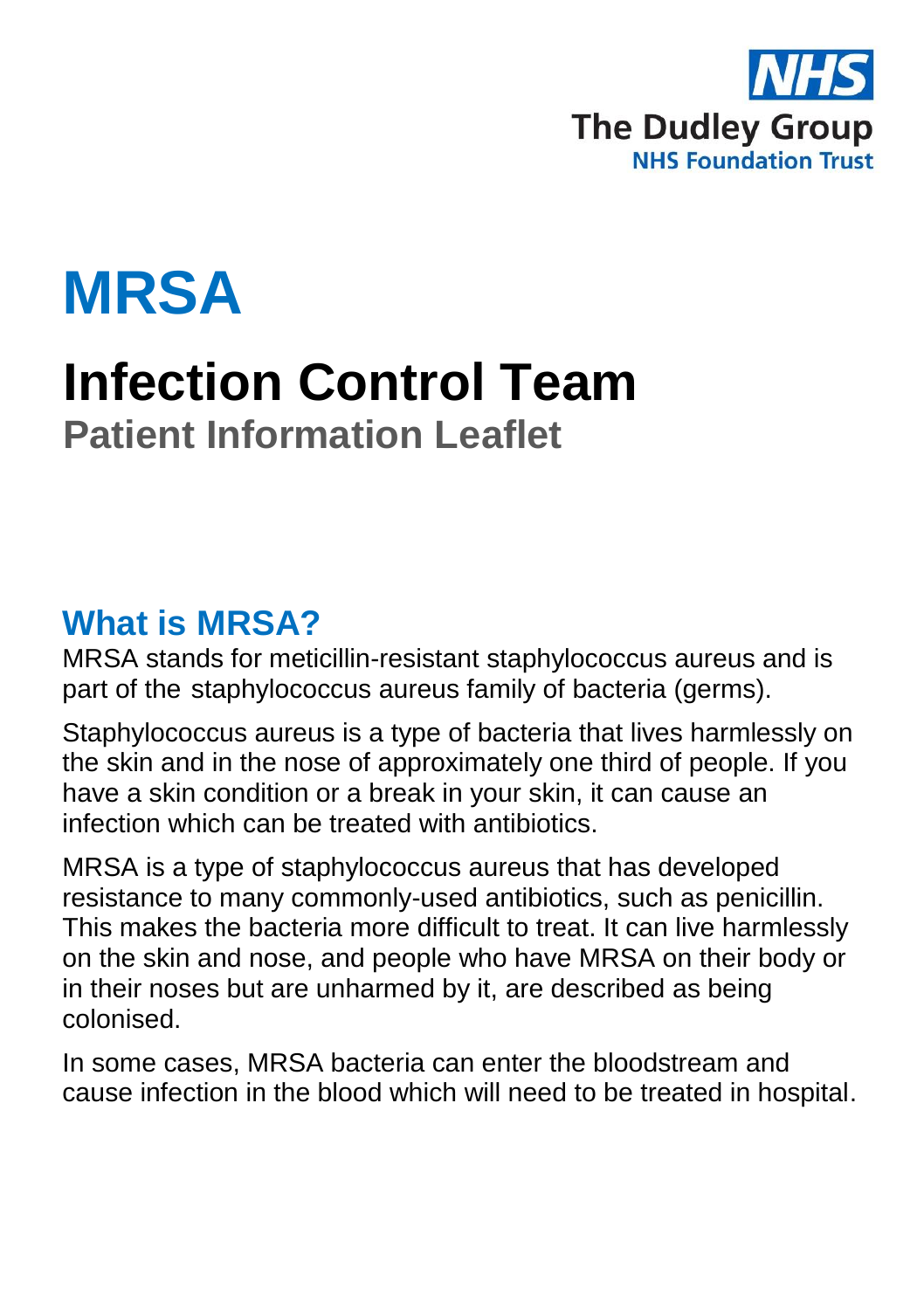### **Where is MRSA found and how can I catch it?**

MRSA bacteria can be found in many environments including hospitals, care homes, clinics and in the community generally.

People can carry the bacteria and transfer it onto equipment and other items, if basic hygiene (such as hand washing) is not followed.

MRSA bacteria can be passed from person to person, most commonly on peoples' hands. As people can carry these bacteria without knowing it, they may be 'colonised' with MRSA bacteria before admission to hospital or they may acquire them while in hospital. People who have an MRSA infection do not look any different to anyone else.

## **Are MRSA infections dangerous?**

MRSA infections are more common in the elderly and people with long term health problems. They are not as common in healthy people, including pregnant women, children and babies.

MRSA bacteria can cause problems when they get into the body through a break in the skin or via a medical device such as a drip or a catheter. MRSA infection can potentially spread into the blood causing bacteraemia (blood poisoning); however, this is very rare.

In rare cases, MRSA infection can be fatal. The most vulnerable patients are those who are already very ill and who have a reduced immune system which may make them more prone to catching an infection.

### **How do I help stop the spread of infection?**

Some of the things you can do to protect yourself and others are:

- Wash your hands after visiting the toilet and before you eat.
- Do not touch your wounds, drips or catheters.
- Do not remove wound dressings.
- Report any dirty areas or spillages to the nurse in charge.
- Do not share items such as towels and clothes with other people.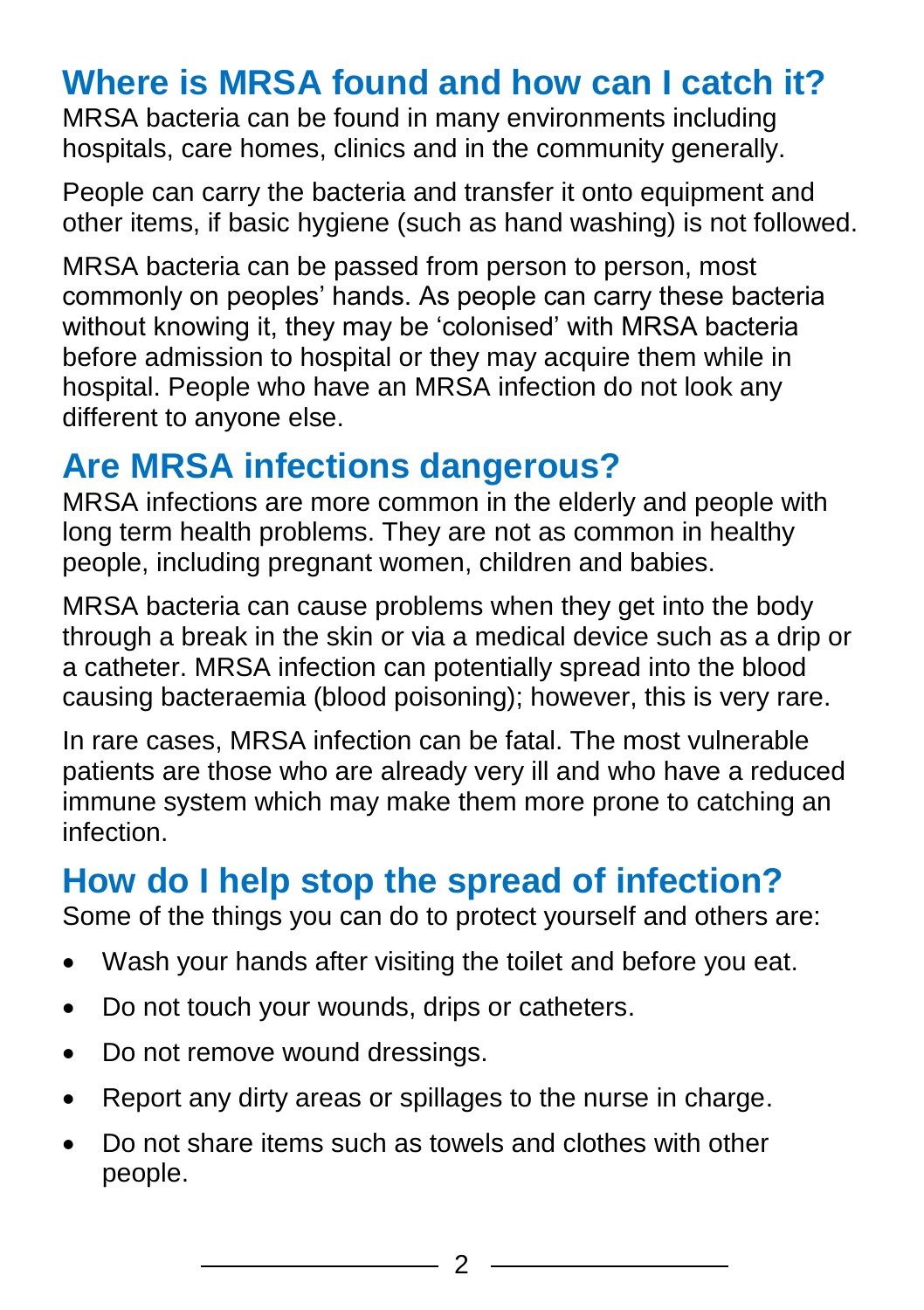- Remind all staff caring for you to wash their hands or use the alcohol hand gel.
- Relatives and friends should not visit if they are unwell.
- Visitors must not sit on the beds or use the patient toilets.

## **How will I know if I have MRSA bacteria?**

The doctors and nurses caring for you may take swabs and samples from your nose, groin and other areas of your body. This is known as screening for MRSA. These samples are sent to the hospital laboratory for testing.

If the samples identify the presence of MRSA bacteria, your doctor will be informed and will use these results to decide what treatment to give you. You should speak to your doctor and nurses for further information.

You may wish to speak to a member of the Infection Control Team and they can be contacted at the hospital on 01384 244174 (8.30am to 5pm, Monday to Friday). The Office of Public Health Infection Prevention and Control Team at Dudley CCG can be contacted on 01384 816232 (9am to 5pm, Monday to Friday).

#### **How will it be treated?**

If you have MRSA bacteria on your skin, hair or nose, you will be given an antiseptic wash for your body and hair and an antibiotic ointment for your nose. If you have infected wounds, or infection elsewhere in your body, your doctor may prescribe antibiotics to treat you. There are some antibiotics available that can treat infections caused by MRSA.

### **What else will happen if I have MRSA bacteria?**

While in hospital, you may be moved into a single room or into another bay to prevent the spread of infection to other vulnerable patients. This decision will be taken in conjunction with the doctors, nurses and Infection Control Team. If you are moved into a single room, the staff will provide you with an information leaflet about this.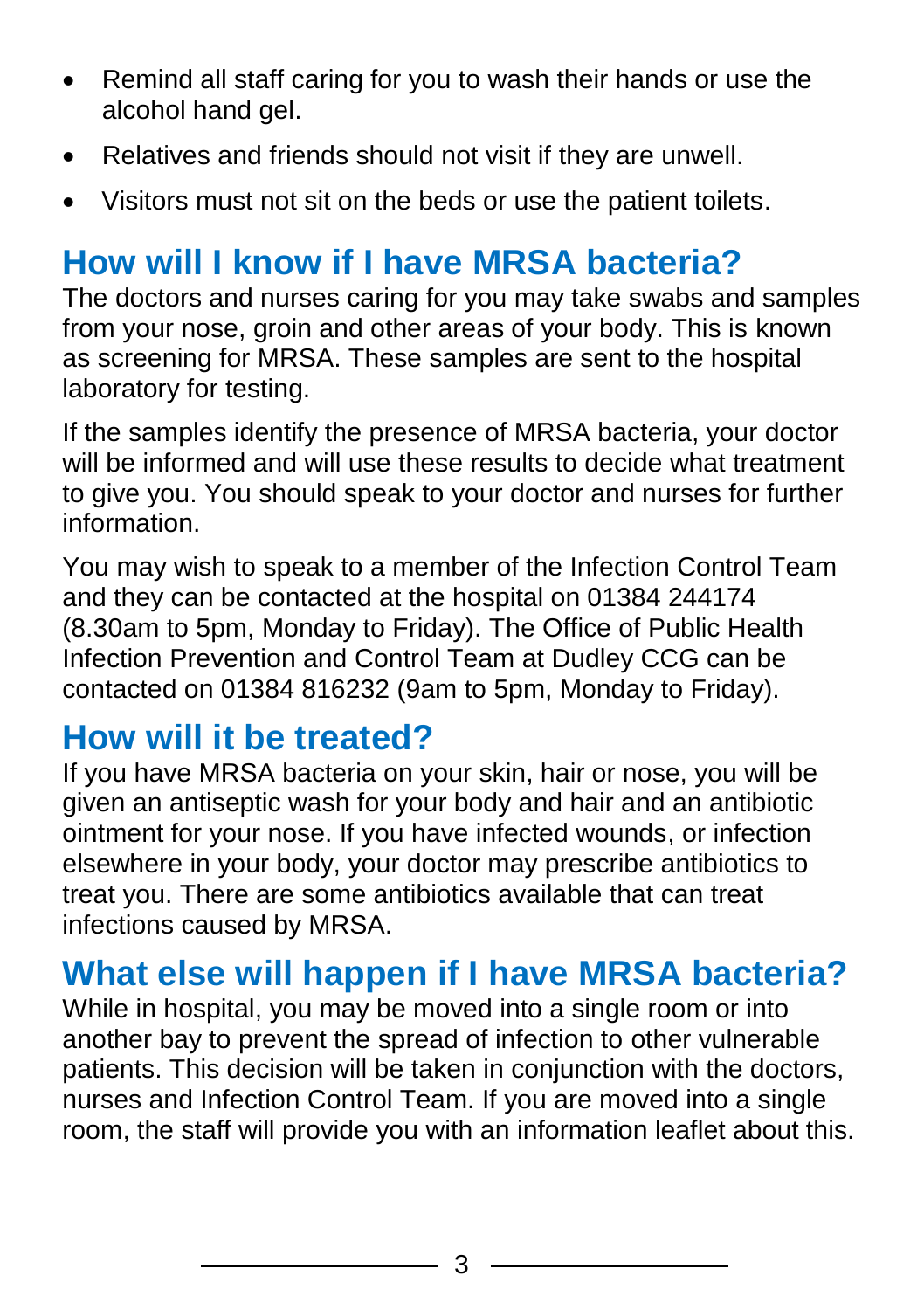The nursing staff will advise you to wear hospital nightwear during your stay in hospital. However, if you decide to wear your own nightclothes, arrangements can be made to have these cleaned. You should speak to the nurse in charge about this.

## **Will I have to stay in hospital longer?**

Patients who are colonised with MRSA bacteria are not ill and will not have to stay in hospital any longer than necessary. If you have an MRSA infection, you may have to stay in hospital until your doctor is sure that the infection is clearing up.

### **What will happen when I go home?**

You, your family, carers and friends may be worried about you going home.

If your hospital doctor feels you need more care related to the MRSA, they may refer you to The Office of Public Health Infection Prevention and Control Team at Dudley CCG. Not every patient will be referred to this service. Your ward nurse will discuss this with you and make the necessary arrangements.

The precautions taken whilst you were in hospital were aimed at preventing the spread of infection to other ill and vulnerable patients. Any staff involved in caring for you when you go home may still wear gloves and aprons. This is because they may then go and care for other sick people. Your family and visitors do not need to wear gloves and aprons, unless they care for other sick people.

It is important that you maintain good personal hygiene. Washing your hands is the most important thing you can do. Clothes and bed linen should be washed at the highest temperature the fabric can withstand and tumble dried, if possible. Manufacturer's instructions should be followed.

When you get home, you do not need to restrict your usual activities – family and work life can continue as normal. There is no need to stop having visitors, unless they are unwell themselves. Your children and visiting children are not at risk from MRSA unless they have a medical condition, have had a recent operation or are ill.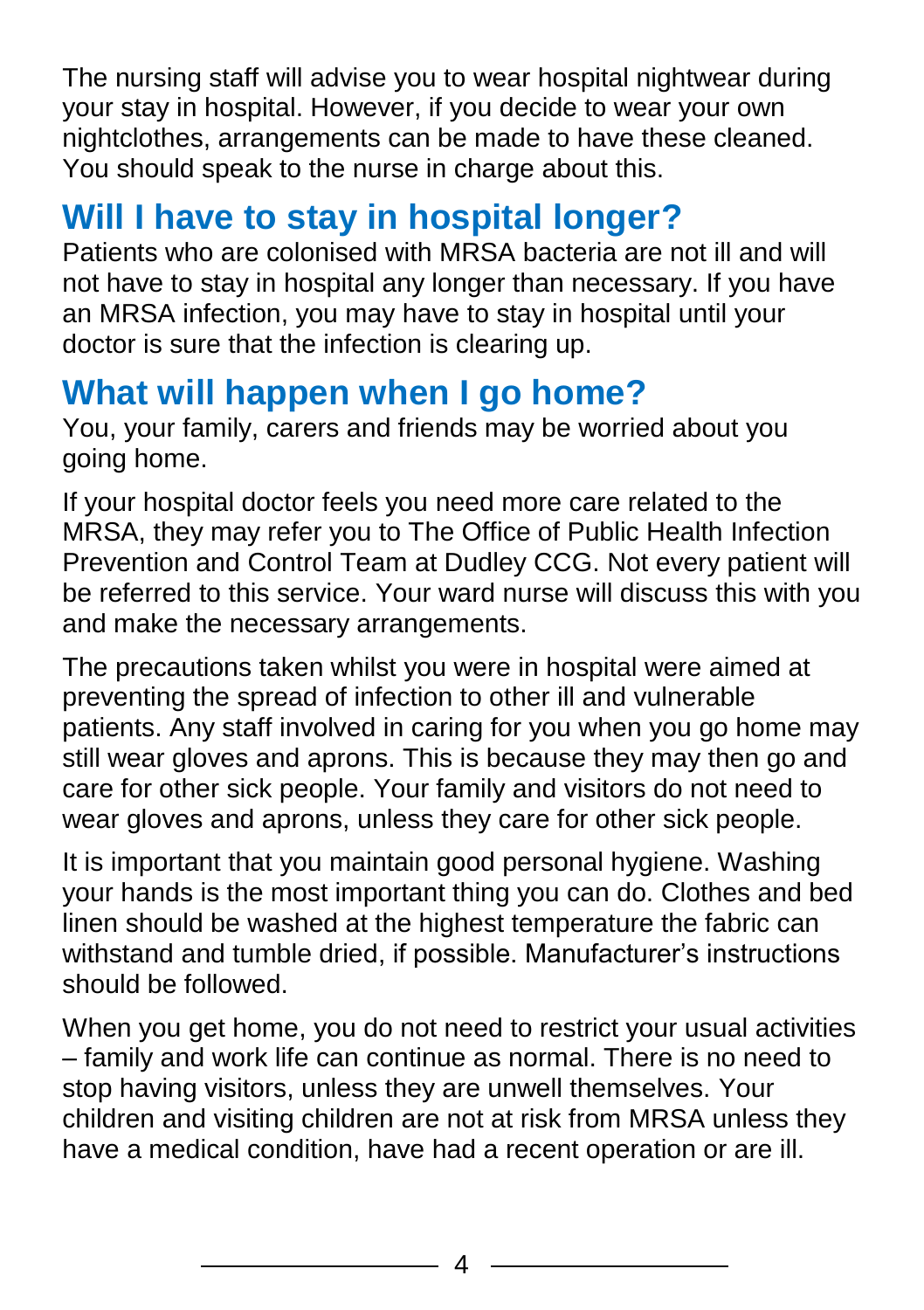If you have to come back to hospital, or see any doctors or nurses for treatment, please tell them that you have recently had an MRSA infection.

If you have any questions, or if there is anything you do not understand about this leaflet, please contact:

Your GP, nurse or The Office of Public Health Infection Prevention and Control Team at Dudley CCG on 01384 816232 9am to 5pm, Monday to Friday)

Russells Hall Hospital switchboard number: 01384 456111

#### **This leaflet can be downloaded or printed from:**

[http://dgft.nhs.uk/about-us/quality/infection-control/patient](http://dgft.nhs.uk/about-us/quality/infection-control/patient-information-leaflets/)[information-leaflets/](http://dgft.nhs.uk/about-us/quality/infection-control/patient-information-leaflets/)

If you have any feedback on this patient information leaflet, please email dgft.patient.information@nhs.net